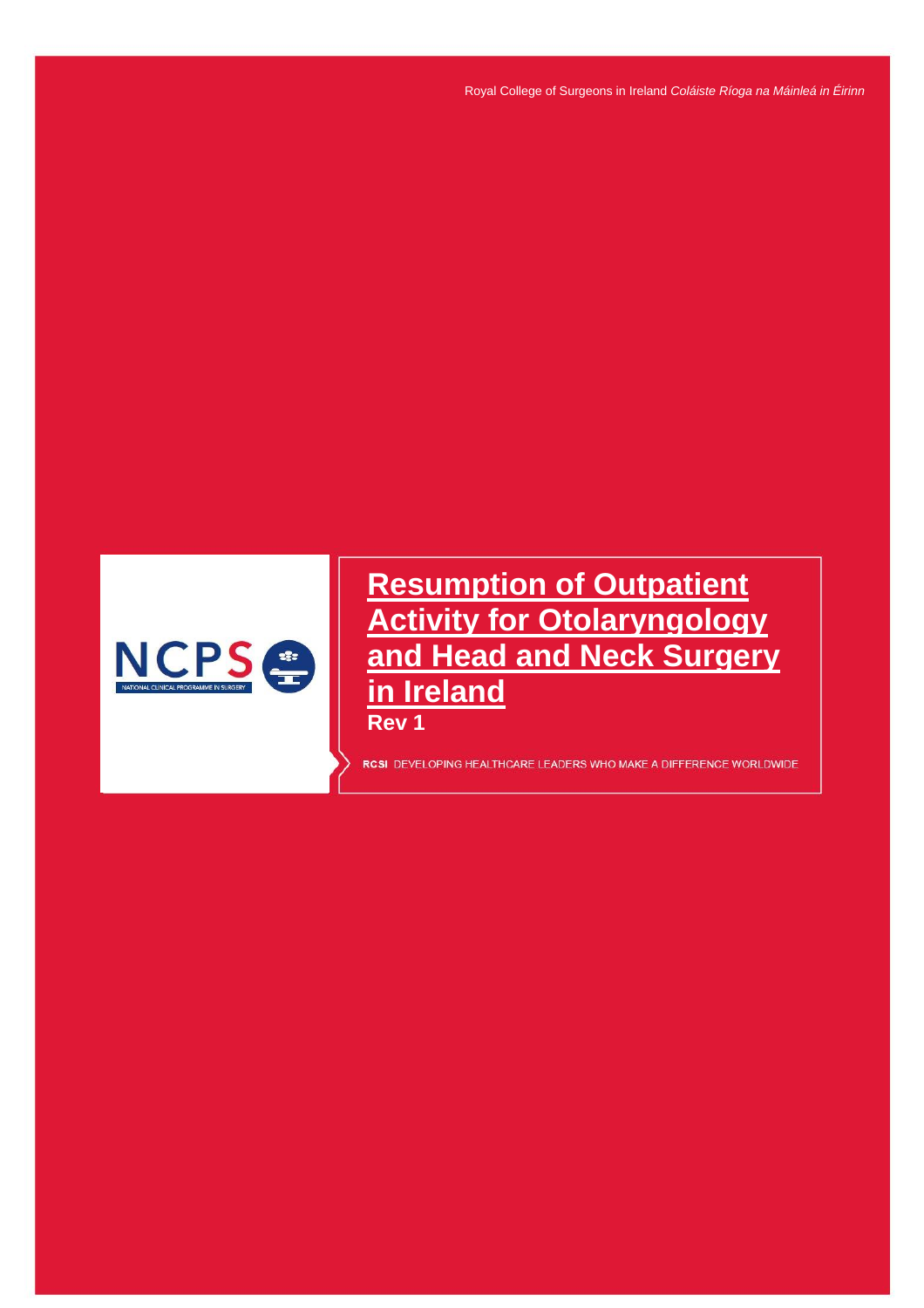# NCPS GUIDE FOR RESUMPTION OF OUTPATIENT ACTIVITY FOR OTOLARYNGOLOGY AND HEAD AND NECK SURGERY IN IRELAND

# **Table of Contents**

| 2.         |  |
|------------|--|
| 3.         |  |
| 4.         |  |
| 5.         |  |
| 6.         |  |
| a.         |  |
| $\bm{b}$ . |  |
| 7.         |  |
| a.         |  |
| b.         |  |
| C.         |  |
| 8.         |  |
|            |  |
|            |  |
|            |  |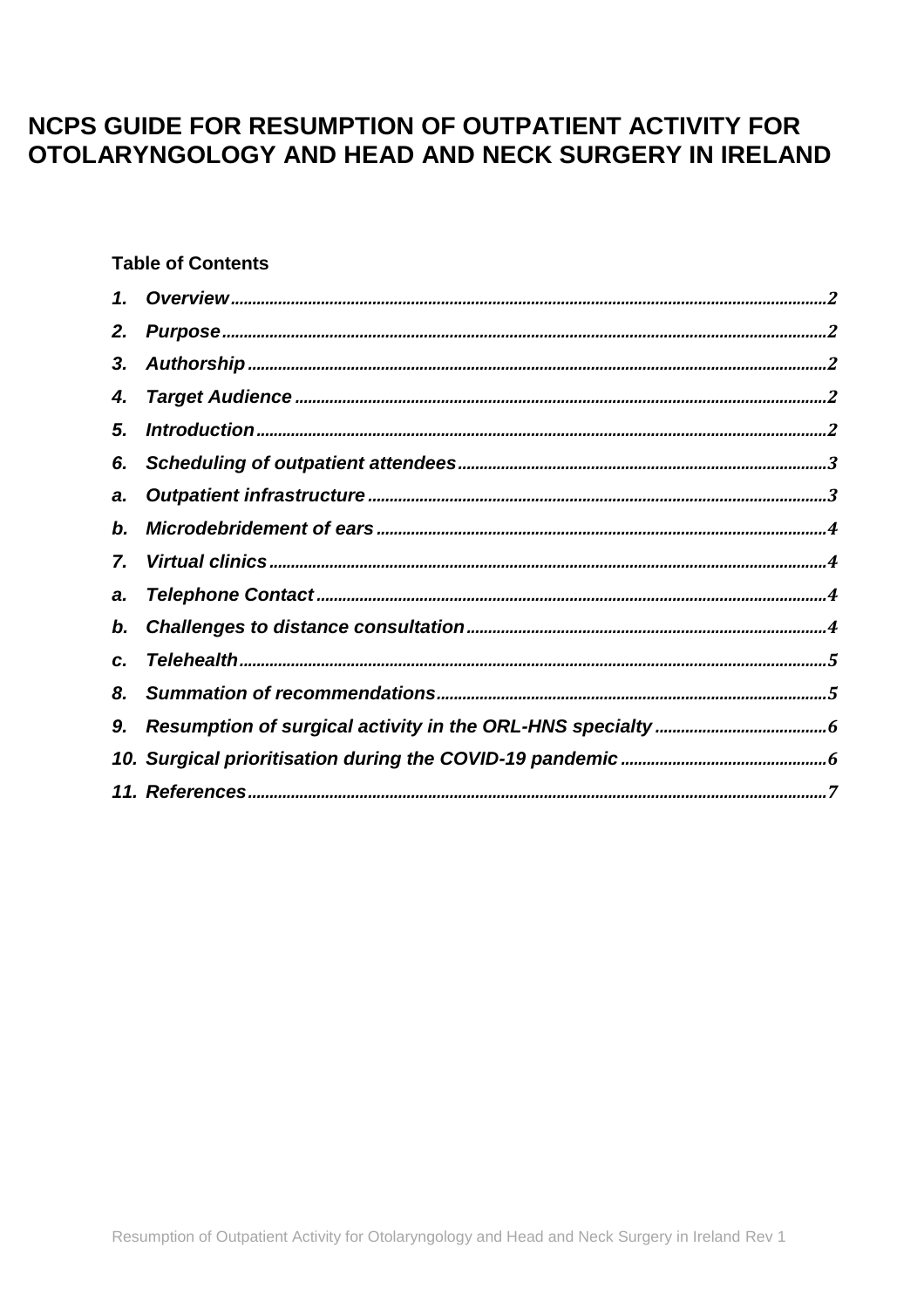## **1. Overview**

<span id="page-2-0"></span>In the time of COVID-19, resumption of outpatient services in Otolaryngology Head and Neck Surgery (hereby referred to as ORL-HNS) will require new ways of working in order to deliver safe, timely, accessible, costeffective and efficient care. The guidance detailed in this document should be followed in order to ensure the safety and wellbeing of the patients receiving care, as well as clerical and clinical staff involved in the delivery of ORL-HNS outpatient services in Ireland.

## **2. Purpose**

<span id="page-2-1"></span>The interim guidance for the return of non-COVID outpatient activity issued on 29 April 2020 by the Acute Hospitals Division of the HSE suggested service redesign, with the application of lean principles and a robust quality improvement process. New ways of working are required to support the delivery of care in a setting appropriate to the patient's needs with the potential for virtual clinics and distance consultations. Vigorous safety requirements must be followed, which clinicians must take into consideration upon planning OPD attendance, pre-reviewing and pre-assessing patients, for scheduling clinics, and workforce planning. Patients will also have safety instructions to follow in advance of, during and following their appointments. This document provides guidance for the new ways of working, in order to support safe and effective reopening of ORL-HNS outpatient services in Ireland.

### **3. Authorship**

<span id="page-2-2"></span>This document was authored by Mr Nash Patil, President of the Irish Institute of Otorhinolaryngology, Head and Neck Surgery, and Mr. Michael Walsh, Clinical Advisor for ENT to the National Clinical Programme of Surgery, with consensus from a major majority of the members of the IIORLHNS

## **4. Target Audience**

<span id="page-2-3"></span>The target audience for this document is all clinical and clerical staff involved in the delivery of ORL-HNS outpatient services.

## **5. Introduction**

<span id="page-2-4"></span>The interim guidance for the return of non-COVID outpatient activity issued on the 29th April 2020 by the Acute Hospitals Division of the HSE suggested a requirement for service redesign (systems engineering) to ensure that lean principles/flow processes are applied. There is a need for risk management, and a robust quality assurance and improvement process to underpin service reconfiguration.

There is a requirement for clinicians to:

- 1. Review all planned attendances to OPD in the context of option for care provision in Primary Care settings or integrated care.
- 2. Review all planned OPD attendees for the option to triage to a virtual clinic review.
- 3. Consider mechanisms to support single patient visits where the patient is attending multiple providers or having laboratory and radiological tests undertaken ("One Stop Shop").
- 4. Deliver OPD services by appointment only, with patients remaining in their car until just before the appointment, as there will be a minimal seating area.
- 5. Pre-review and cohort all required OPD attendees (per specialty criteria) to a designated provider (Consultant, SpR, SHO, Intern, Student, AMP, CNS, SN). Clearly record in the OPD appointment system, a designated clinician per patient and other staff per clinic. Update if changes occur on the day of the clinic.
- 6. Pre-assess all OPD attendees (with appropriate supports for vulnerable groups) for symptoms fever, cough, shortness of breath or lethargy, confusion, loss of appetite, unexplained change in the baseline condition (also require symptomatic members or close contact with confirmed cases amongst social circle).
- 7. Consider split clinics, extended days, extended working hours and workforce planning. (Contractual implications to be agreed with individual Consultants).

#### Patients will be required to:

1. Commence social distancing two weeks in advance of OPD visit with attention to hand hygiene.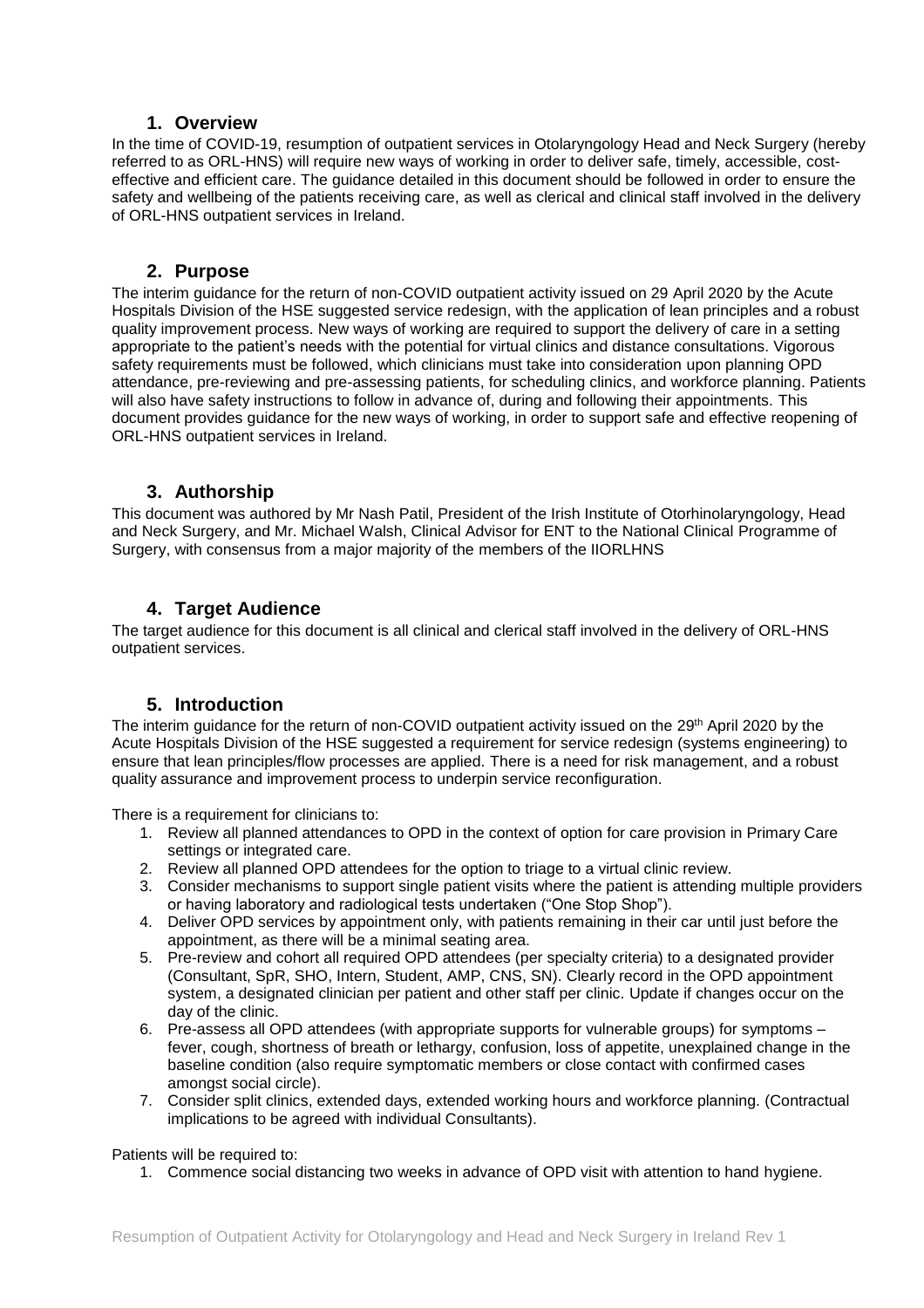- 2. Comply with requirements for assessment for signs and symptoms of COVID-19 to minimise spread.
- 3. Hand sanitise and wear a face mask during the visit, if tolerated.

All staff should have their temperature checked and assessed for symptoms when coming on duty, and wear surgical masks and appropriate PPE according to Health Protection Surveillance Centre (HPSC) healthcare worker PPE guidance (Reference 1).

The Model of Care for Otolaryngology and Head and Neck Surgery published in February 2019 suggested that to improve outpatient services, there was a requirement to institute new ways of working, such as the introduction of One-Stop Clinics, and delivery of services by Health and Social Care Professionals (HSCPs), Advanced Nurse Practitioners (ANPs), Clinical Nurse Specialists (CNSs), Vestibular Physiotherapists and Speech Therapists.

The NTPF waiting list data published on 2 April 2020 revealed that there are approximately 65,000 patients on the waiting list for ORL-HNS. In order to cope with this workload and the unmet need of patients not yet put on the outpatient waiting list since the commencement of the COVID-19 pandemic, introduction and support for these new ways for working is imperative.

Healthcare workers have three times higher risk of infection than the general public, based on data from China and Italy (Reference 2). The viral load is concentrated in the upper airway in the early stage of the disease (Reference 3). Otolaryngologists are at risk, and were among the most affected healthcare workers in Wuhan (Reference 4, Reference 5) Safety recommendations for each intervention should be based on risk analysis and safety recommendations published in peer-reviewed literature, and guidelines recommended by specialty groups.

Outpatient activity in ORL-HNS has a large procedure base; see list below. This ambulatory care is not recorded on the HIPE coding system; 1 in 3 patients require some form of intervention.

ORL-HNS outpatient procedures

- 1. Functional Endoscopic Swallowing Test
- 2. Stroboscopy
- 3. Nasendoscopy
- 4. Insertion of Nasal Pack
- 5. Reduction of Nasal Fracture
- 6. Drainage of Peritonsillar Abscess
- 7. Microdebridement of ears
- 8. Myringotomy and grommet insertion in adults
- 9. Removal of foreign body from the ear canal
- 10. Fine Needle Aspiration of lymph node/Thyroid nodule
- 11. Drainage of neck abscess
- 12. Change of Tracheostomy Tube
- 13. Insertion of voice prosthesis
- 14. Nasal electro-cautery

# <span id="page-3-0"></span>**6. Scheduling of outpatient attendees**

#### **a. Outpatient infrastructure**

<span id="page-3-1"></span>Scheduling will be dictated by the space available in the outpatient waiting area, which varies from hospital to hospital. ENT services are provided in thirteen hospital sites, plus two paediatric hospitals in Dublin. Satellite clinics are held in ten separate sites. The facilities vary from large units that have designated rooms for procedures, with separate consulting rooms, to satellite clinics, frequently held in small poorly ventilated rooms which are not suitable for endoscopic procedures.

If infrastructure permits, it is preferable to designate a space or room where potential aerosol-generating procedures are performed, and if possible a separate area designated for donning and doffing. The number of patients scheduled per session will be dependent on the clinical case-mix (one-third of workload in general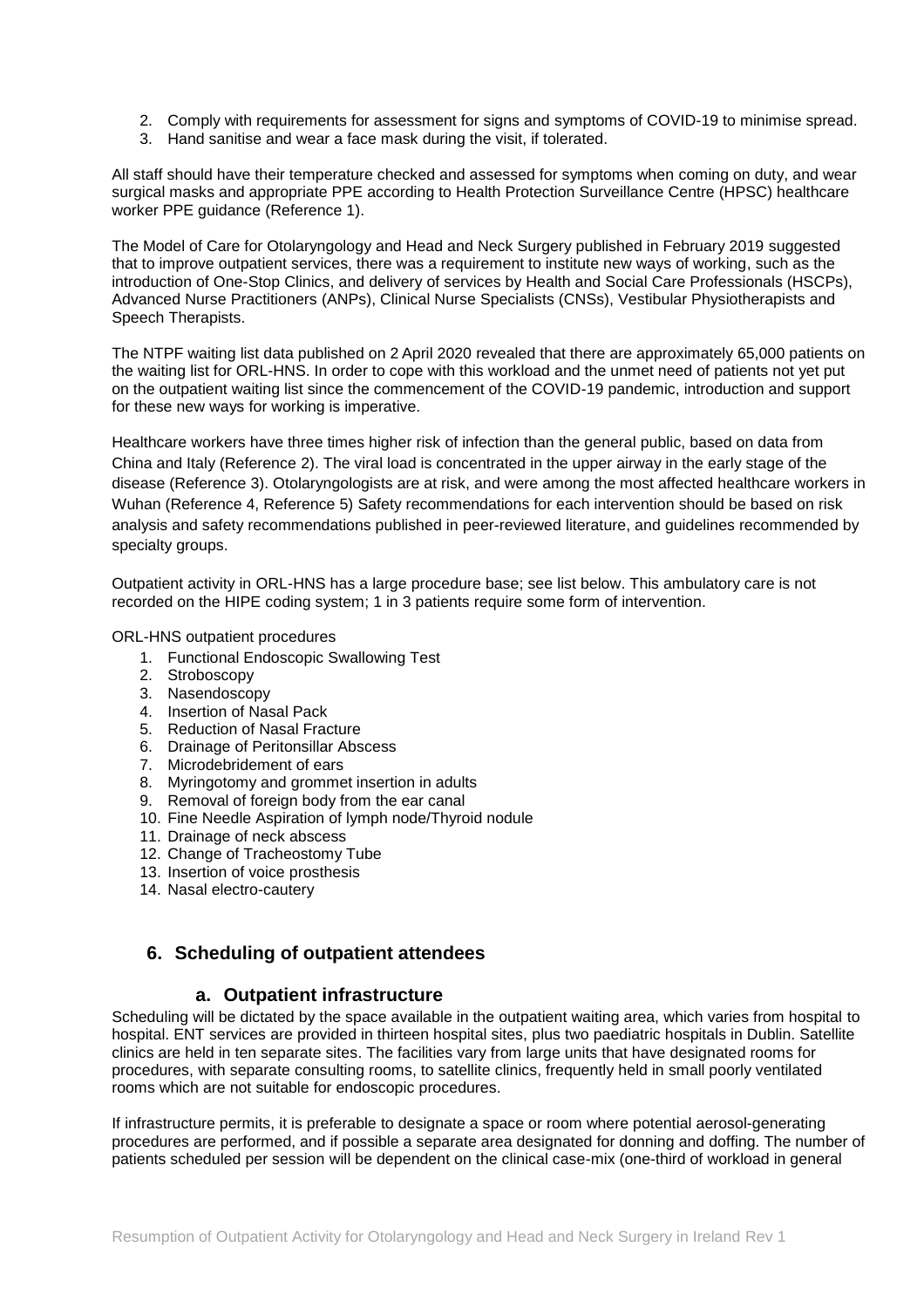ENT is children), the number requiring endoscopy, the availability of PPE, and facilities to decontaminate scopes in the outpatient area.

It is not advisable to perform nasendoscopy in a non-ventilated room. The minimum requirement is access to an open window. Installation of an air exchange or exhaust system enhances healthcare worker safety and significantly improves patient turnaround time (Reference 6).

Virtual Clinics (telephone/video) should be held in a designated space where privacy is guaranteed; not in an open reception area. Virtual clinics should be set up on the hospital administration systems, similar to the regular outpatient clinics. Electronic links to the Radiology and Pathology reporting/booking systems are crucial for the efficient running of virtual clinics.

The number of patients scheduled per session will also be dependent on the ability of the Audiology service to safely triage patients on the same day of attendance (Reference 7).

<span id="page-4-0"></span>To minimise face to face during consultation time and return visits, appropriate diagnostic investigations such as Radiology should be arranged virtually before the scheduled attendance were clinically safe to do so.

## **b. Microdebridement of ears**

According to the National Quality Assurance Improvement System (NQAIS) Clinical system, which uses Hospital In-Patient Enquiry (HIPE) data from the Healthcare Pricing Office (HPO), this procedure was performed 3,701 times in 2019. This procedure is carried out utilising a binocular microscope.

Stimulation of the ear canal can induce a secondary cough reflex with a possibility of aerosol generation. To date, there is no data in the literature to determine this risk. The patient should wear a face mask.

Microsuction of the external ear canal (for wax removal or treatment of otitis externa) is not considered an aerosol generating procedure as the skin of the canal does not harbour virus.

It is not possible to view through the microscope lens with a visor or goggles. The examiner's eyes can be protected during this procedure by the availability of transparent plastic drapes to cover the microscope and the patient. The examiner should wear gloves and a standard fluid-resistant surgical mask.

If the tympanic membrane (eardrum) is not intact, there is a potential risk of transmission because the middle ear mucosa can be virus bearing, The filtering status of the suction equipment should be checked to ensure aerosol is not been vented into the room. A fenestrated suction tube should not be used.

# <span id="page-4-1"></span>**7. Virtual clinics**

#### **a. Telephone Contact**

<span id="page-4-2"></span>Telephone contact has been utilised by the majority of departments in the country since the commencement of the COVID-19 pandemic, mainly for triaging patients who are already on the outpatient waiting list, and it can be readily availed of for follow-up of post-discharge patients and discussion of test results.

> $\circ$  Triaging of new referrals is possible; validated questionnaires improve consistency nationally. The guidelines regarding virtual clinics advised by the RCSI, HSE, ENT UK, and Medical Protection Society (MPS) should be followed (Reference 8, Reference 9, Reference 10).

## **b. Challenges to distance consultation**

<span id="page-4-3"></span>The virtual clinic needs to be structured and well supported by hospital administration, with the availability of Radiology, Pathology, and secretarial support. These clinics can be either dedicated sessions or run parallel to a face to face clinic. A proportion of the workload could be taken over by Advanced Nurse Practitioners or Clinical Nurse Specialists, provided it is within their scope of practice.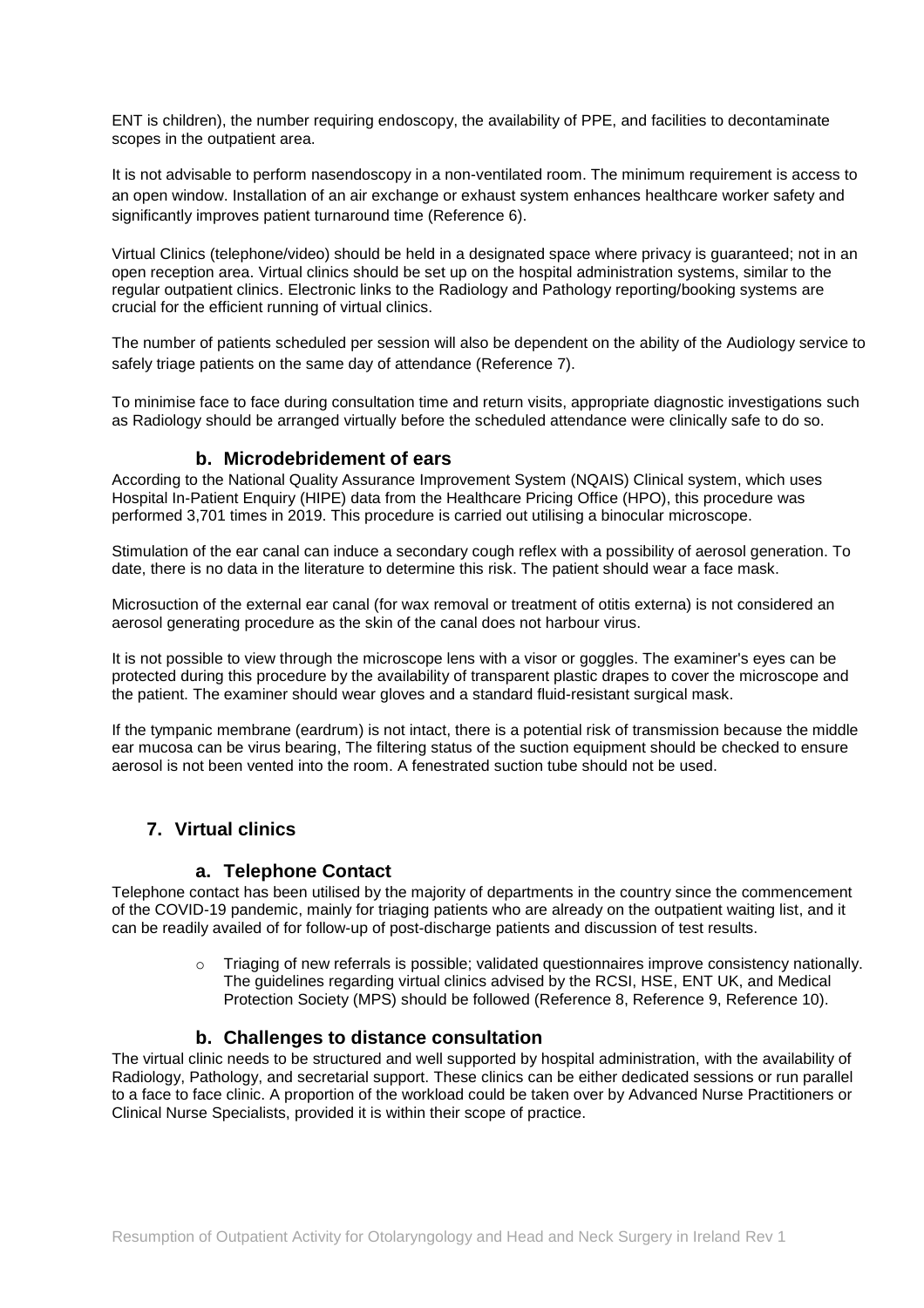# **c. Telehealth**

<span id="page-5-0"></span>Using internet-based technologies to support remote consultations has the potential to provide an alternative to clinic-based visits in Otolaryngology. Potential areas in the specialty include:

- **Assessment of the dizzy patient**
	- $\circ$  Video consultation can be used to an advantage when combined with a validated questionnaire. As outlined in the Model of Care and demonstrated in projects in the Mater Misericordiae University Hospital Dublin and Beaumont Hospital, consultation and treatment can be carried out by a vestibular physiotherapist with specific expertise in balance disorders following guidelines under the governance of a Consultant (Reference 11).

## **Hearing loss or tinnitus**

 $\circ$  When combined with the "Sound Scouts" app (Reference 12), which has been validated by the Australian government for hearing screening in children and adults, a significant proportion of patients may not require face to face consultation and can be directly referred for rehabilitation, appropriate investigation, or consultation with the surgeon, if "Red Flag" symptoms are present. This strategy is in keeping with the recommendations in the Model of Care for a direct referral to Audiology, which is proof of practice studies has proven to be safe, efficient and cost-effective

#### **Neck lump or swelling**

 $\circ$  A teleconference would determine the anatomical site of the lump and facilitate the Consultant to make the decision regarding the appropriate radiological investigations before attendance at the clinic for face to face consultation.

## **Sino-nasal disease**

 $\circ$  Patients referred with nasal obstruction or discharge, facial pain or anosmia can be sent a validated questionnaire (sino-nasal outcome test "SNOT") and at the consultation, their radiological findings can be explained, information brochures and surgical information sheets discussed, and treatment options outlined.

#### **Swallowing disorders**

o Swallowing disorders are assessed by Fiberoptic Endoscopic Evaluation of Swallowing (FEES). Telecommunication can be utilised to liaise with the speech therapist in the community to facilitate the patient's rehabilitation locally.

#### **Head or Neck Cancer**

o Video recording of the tumour site can be relayed to allied health professionals for MDT conferences, and decrease the necessity of the patient attending multiple sites (Reference 10a: The quality and integration of the IT network are essential (e.g. integration of PACS, McKesson). Allowance for the patient's IT skills, people with disabilities especially hearing impairment, and patients for whom English is not the first language, will pose a challenge. Latency in speech and overlapping conversation can be overcome by user training. Use of patient information brochures, validated questionnaires and procedure-specific consent forms greatly enhance the use of distance consultation. (Reference 13).

A very large proportion of patients in Otolaryngology require face to face consultation, however telehealth systems will minimise outpatient visits and decrease significantly the return and non-attendance rates.

## <span id="page-5-1"></span>**8. Summation of recommendations**

- Patients should be contacted before attendance via telephone or teleconference to determine if they have COVID-19 symptoms or COVID-19 contact, require attendance at a face to face consultation and if appropriate investigations are required before the consultation. Every effort should be made to have appropriate investigations performed before the patient attends the clinic, to minimise the time of attendance and the number of visits to the outpatient department.
- Scheduled attendance will be required to ensure social distancing in the outpatient waiting area.
- Protocols for entry, exit and triaging to the appropriate treatment or consultation room should be established for the outpatient area. Ideally, there would be a one-way system.
- Surgical masks and alcohol gel or spray should be available in the waiting area. Where possible, Perspex screens should be established at the reception and consultation desk.
- Parallel sessions can take place where patients are triaged to a consultation area where no invasive procedure is required, or to the treatment or diagnostic area where specific interventions are required which involve the use of PPE. If the treatment room is fitted with an exhaust or ventilation system, aerosol and droplet dispersion will be minimised. This will facilitate a patient turnaround.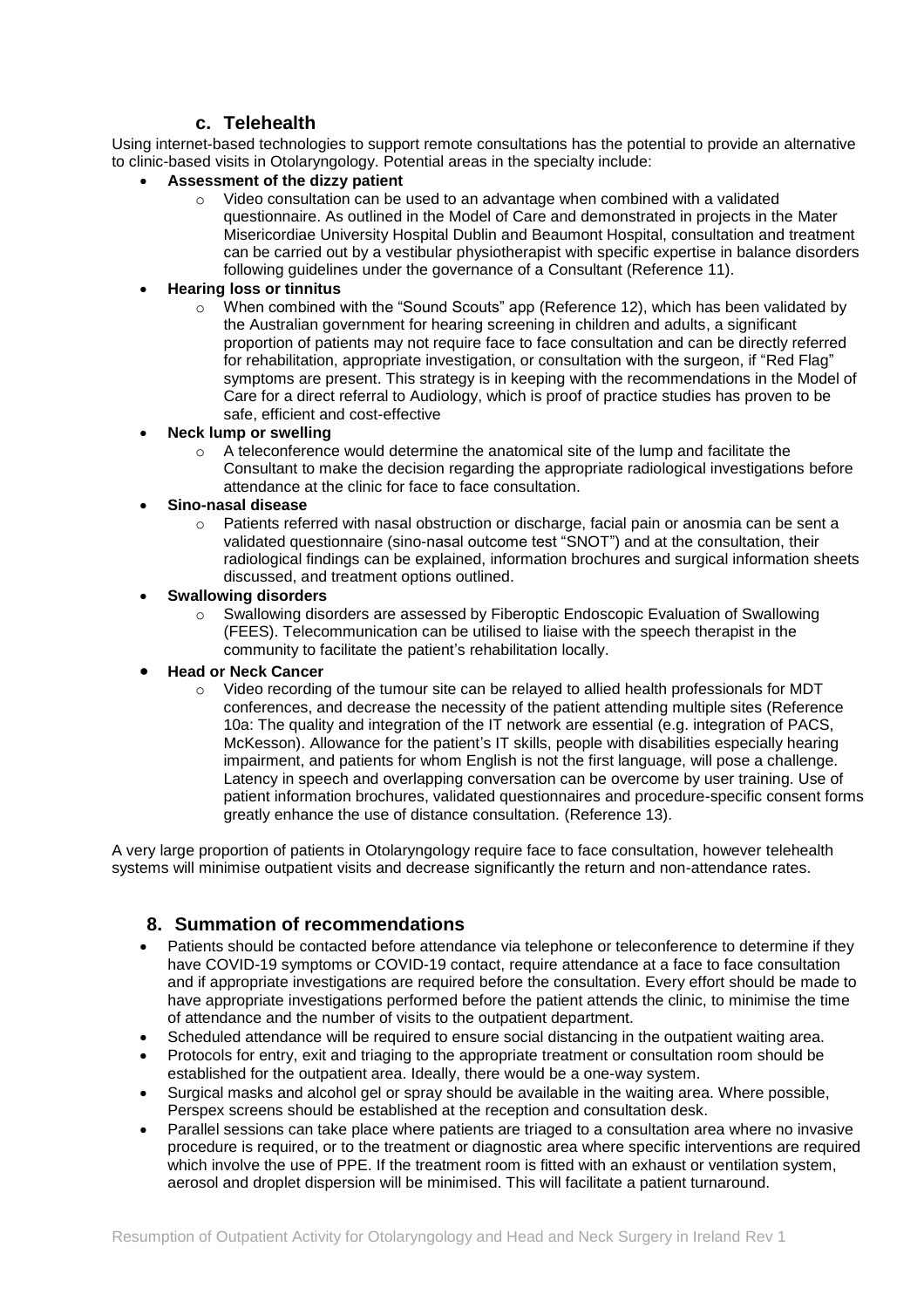- Contagion risk assessments should be carried out for the common outpatient procedures; Microscopic ear examination, Nasendoscopy, Reduction of nasal fracture, Epistaxis control, Fine Needle Aspirate, epley maneuver, and Fiberoptic Endoscopic Evaluation of Swallowing.
- If feasible a protected space should be set aside for the decontamination of fibre-optic endoscopes.
- If practical, a designated area for "donning and doffing" should be assigned.
- It is essential that the clinic is provided with a sufficient number of nasendoscopes and video stack systems to facilitate efficient patient turnover.
- Transparent plastic drapes to help to protect the surgeons when performing microscopic ear examination/treatment are an option.
- Ideally, each outpatient service should have an Advanced Nurse Practitioner or Clinical Nurse Specialist whose duty it is to ensure efficiency and safety in the running of the outpatient triage system.

# **9. Resumption of surgical activity in the ORL-HNS specialty**

<span id="page-6-0"></span>Resumption of surgical activity in the ORL-HNS specialty will be contingent on:

- Availability of inpatient and ICU beds
- Availability of anaesthesiologists
- Availability of appropriate PPE
- Availability of appropriately-trained personnel (e.g. nurses trained in tracheostomy care)
- The ability of acute hospitals to triage patients into COVID or non-COVID pathways

If patients are triaged to private hospitals, agreed selection criteria, pre-admission testing, peri-operative and discharge pathways should be established, as should governance structures to ensure continuity of patient care. The pre-admission patient requirements are cocooning for 14 days, negative Smear test within 48 hours and a CT Thorax if ICU admission is required. When obtaining informed consent for the patient, the National Clinical Programme in Surgery's 'Consenting in the COVID situation: consenting support briefing document' should be followed (Reference 14).

# <span id="page-6-1"></span>**10. Surgical prioritisation during the COVID-19 pandemic**

The intercollegiate clinical guide to surgical prioritisation (Reference 15) describes levels of surgical priority, and classifies conditions into grouped priority levels, acknowledging that time intervals may vary from usual practice and may possibly result in a greater risk of an adverse outcome due to progression or worsening of the condition.

## **Level 1a. Emergency (within 24 hours)**

- Acute airway obstruction
- Penetrating neck injury
- Button battery ingestion
- Life-threatening middle ear infections
- Life-threatening Sinus infections

#### **Level 1b. Urgent (within 72 hours)**

- Severe epistaxis
- Sinus surgery for impending complications
- Acute mastoiditis or middle ear infection not responding to medical management
- Facial palsy secondary to trauma cholesteatoma
- Lymph node biopsy (suspected aggressive tumour)
- Head and neck sepsis not responding to medical therapy

#### **Level 2 (Surgery can be deferred for up to 4 weeks)**

- EUA and biopsy for a suspected tumour
- MDT-directed surgical management of head and neck tumours
- Cochlear implant post-meningitis
- Perilymph fistula
- Organic foreign body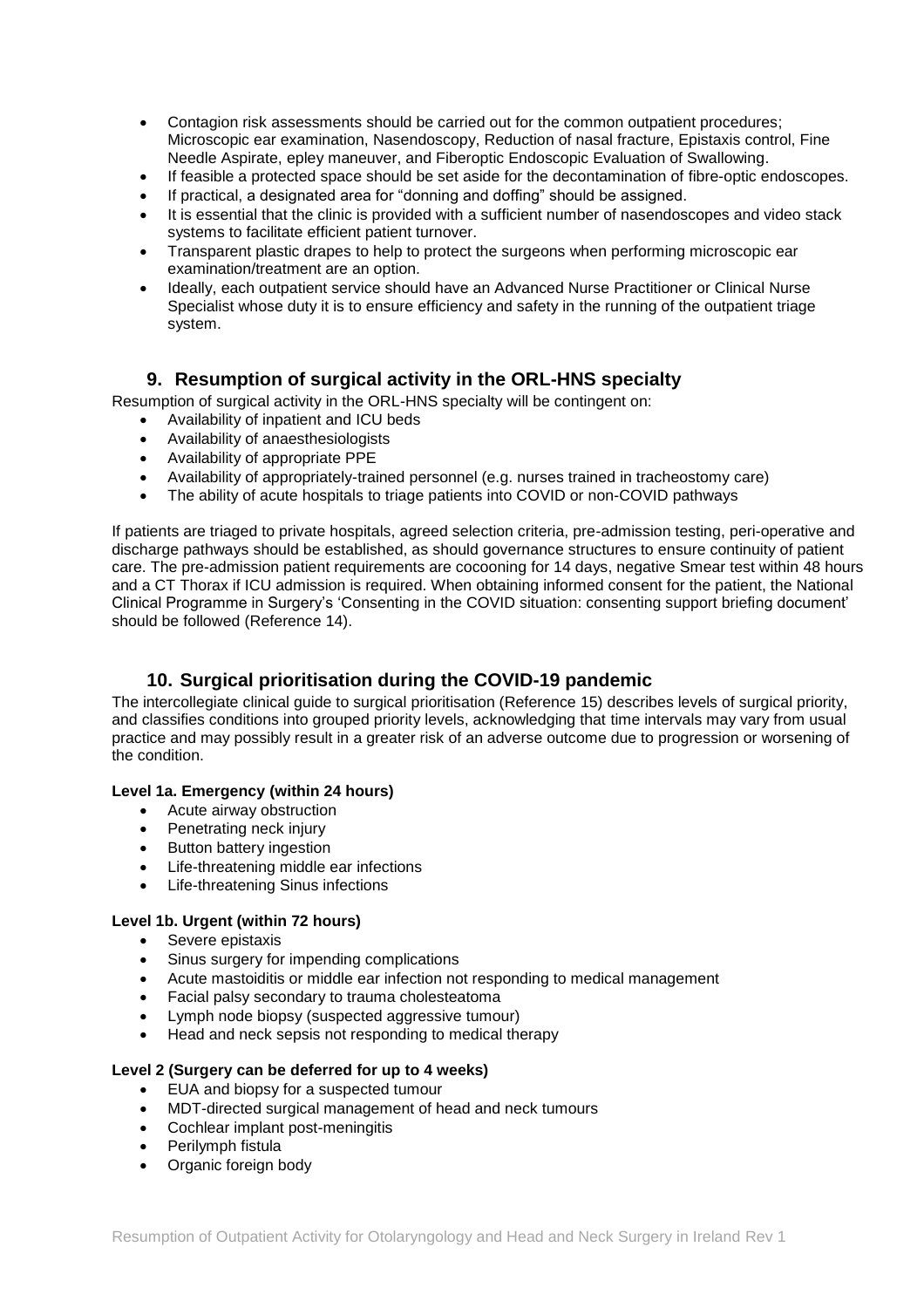#### **Level 3 (Surgery can be deferred for up to 3 months)**

- CSF leak
- Sinus mucocoele
- Cochlear implant in pre-verbal profound hearing loss

#### **Level 4 (can be deferred more than 3 months)**

- Routine rhinology (nasal polyps)
- Cholesteatoma (not complicated)
- Chronic otitis media (not complicated)
- Vestibular surgery (sac decompression)
- Mentoplasty
- Cochlear implant (other)
- Non-organic foreign body
- Grommets
- Nasal Fracture ( uncomplicated)

### <span id="page-7-0"></span>**11.References**

Reference 1: Health Protection Surveillance Centre Personal Protective Equipment. Health Protection Surveillance Centre. (2020). Retrieved 30 June 2020, from [https://www.hpsc.ie/a](https://www.hpsc.ie/a-z/respiratory/coronavirus/novelcoronavirus/guidance/infectionpreventionandcontrolguidance/ppe/)[z/respiratory/coronavirus/novelcoronavirus/guidance/infectionpreventionandcontrolguidance/ppe/](https://www.hpsc.ie/a-z/respiratory/coronavirus/novelcoronavirus/guidance/infectionpreventionandcontrolguidance/ppe/)

Reference 2: The Lancet (2020). COVID-19: protecting health-care workers. Lancet (London, England), 395(10228), 922. [https://doi.org/10.1016/S0140-6736\(20\)30644-9](https://doi.org/10.1016/S0140-6736(20)30644-9)

Reference 3: Zou, L., Ruan, F., Huang, M., Liang, L., Huang, H., Hong, Z., Yu, J., Kang, M., Song, Y., Xia, J., Guo, Q., Song, T., He, J., Yen, H. L., Peiris, M., & Wu, J. (2020). SARS-CoV-2 Viral Load in Upper Respiratory Specimens of Infected Patients. The New England journal of medicine, 382(12), 1177–1179. <https://doi.org/10.1056/NEJMc2001737>

Reference 4: Vukkadala, N., Qian, Z. J., Holsinger, F. C., Patel, Z. M., & Rosenthal, E. (2020). COVID-19 and the Otolaryngologist: Preliminary Evidence-Based Review. The Laryngoscope, 10.1002/lary.28672. Advance online publication.<https://doi.org/10.1002/lary.28672>

Reference 5: American Academy of Otolaryngology-Head and Neck Surgery. 2020. Otolaryngologists And The COVID-19 Pandemic. [online] Available at: <https://www.entnet.org/content/otolaryngologists-and-covid-19-pandemic> [Accessed 29 June 2020]

Reference 6: Liu, Y., Ning, Z., Chen, Y., Guo, M., Liu, Y., Gali, N. K., Sun, L., Duan, Y., Cai, J., Westerdahl, D., Liu, X., Xu, K., Ho, K. F., Kan, H., Fu, Q., & Lan, K. (2020). Aerodynamic analysis of SARS-CoV-2 in two Wuhan hospitals. Nature, 582(7813), 557–560.<https://doi.org/10.1038/s41586-020-2271-3>

Reference 7: Norman, G., Howlin, E., O'Donnell, B., Clifford, C., Barr, P., & Plunkett, A. (2020, May). HSE Community Audiology Guidelines During COVID19 Pandemic (No. 3). HSE Ireland

Reference 8: National Clinical Programme in Surgery. (2020). Information for surgeons regarding virtual follow up of surgical patients [Ebook] (2nd ed., pp. 1-4). Retrieved 29 June 2020, from [https://www.rcsi.com/dublin/-/media/feature/media/download-document/dublin/covid-19-section/surgical](https://www.rcsi.com/dublin/-/media/feature/media/download-document/dublin/covid-19-section/surgical-practice/ncps/information-for-surgeons-regarding-virtual-follow-up-of-patients.pdf)[practice/ncps/information-for-surgeons-regarding-virtual-follow-up-of-patients.pdf.](https://www.rcsi.com/dublin/-/media/feature/media/download-document/dublin/covid-19-section/surgical-practice/ncps/information-for-surgeons-regarding-virtual-follow-up-of-patients.pdf)

Reference 9: Scheduled Care Transformation Programme, HSE. (2020). Procedure for the Management of Virtual Outpatient Clinics [Ebook] (1st ed., pp. 1-5). Retrieved 29 June 2020, from [https://www.ehealthireland.ie/National-Virtual-Health-Team/Resources-and-Documents/Virtual-Outpatient-](https://www.ehealthireland.ie/National-Virtual-Health-Team/Resources-and-Documents/Virtual-Outpatient-Clinics-Procedure.pdf)[Clinics-Procedure.pdf.](https://www.ehealthireland.ie/National-Virtual-Health-Team/Resources-and-Documents/Virtual-Outpatient-Clinics-Procedure.pdf)